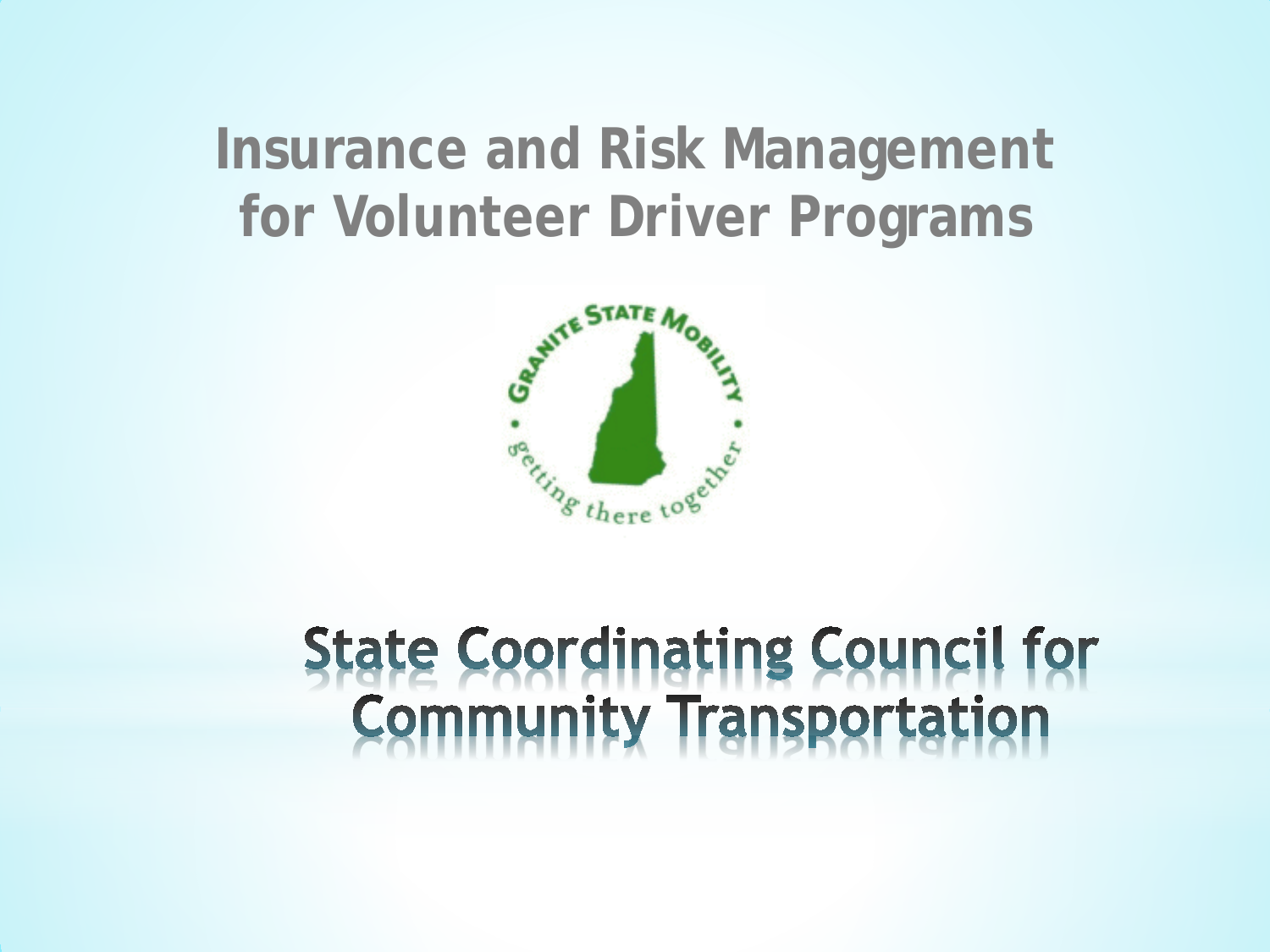Volunteers can significantly reduce costs by operating vehicles without compensation.

- Some programs allow volunteers to operate vehicles owned by the agency in many programs volunteers drive their personal cars.
- Some volunteers are reimbursed for their costs, including fuel, vehicle maintenance, insurance premiums and other expenses.
- $\triangleright$  They provide intangibles such as positive attitudes and personal connections to clients.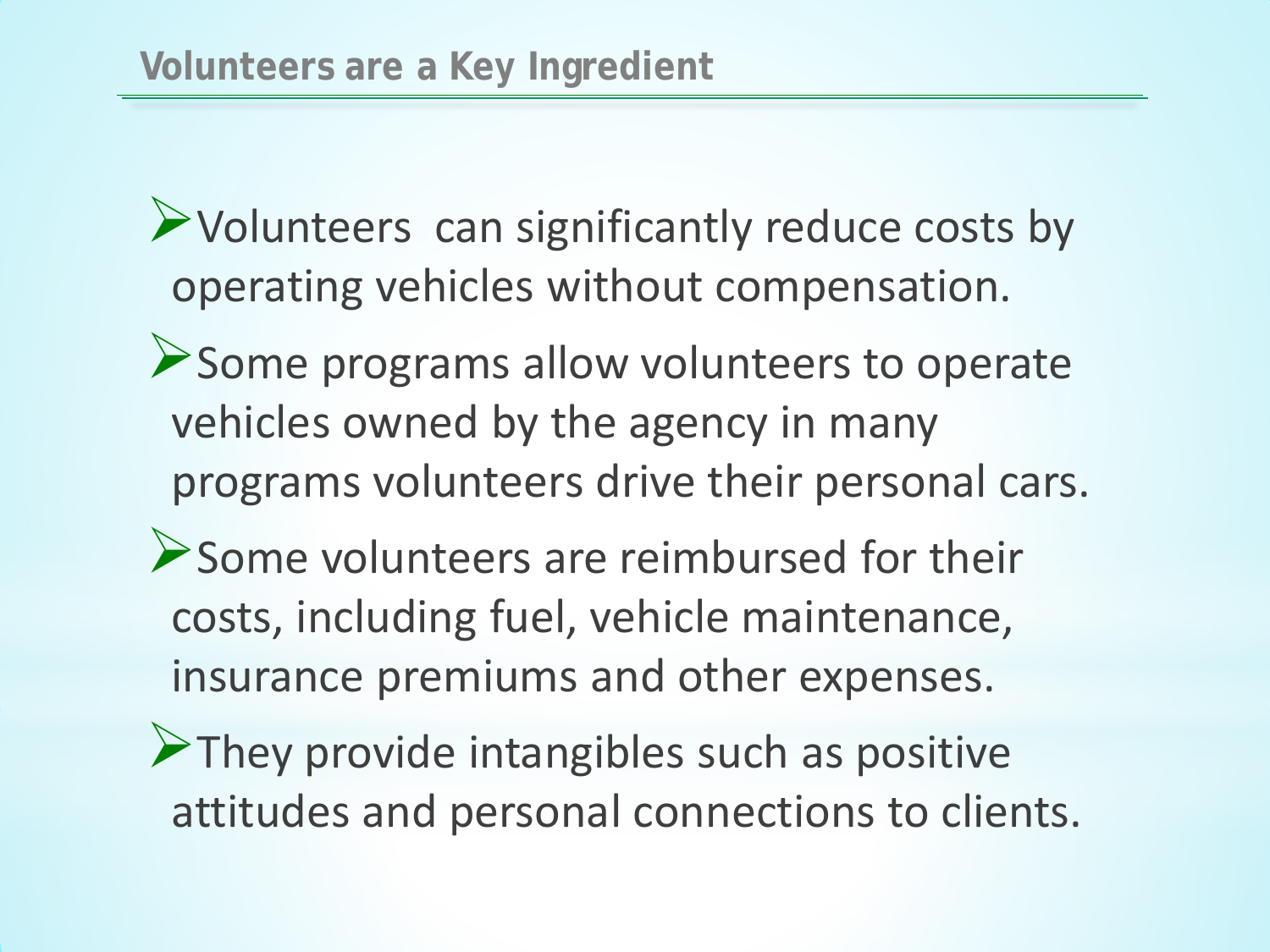The core concerns revolve around liability and insurance coverage.

Volunteers and the organizations can be vulnerable to civil lawsuits and there are some legal ambiguities about their use.

**Practices vary but program operators need to** consider their liability for use of volunteer drivers and whether they should correspondingly extend their insurance coverage to compensate.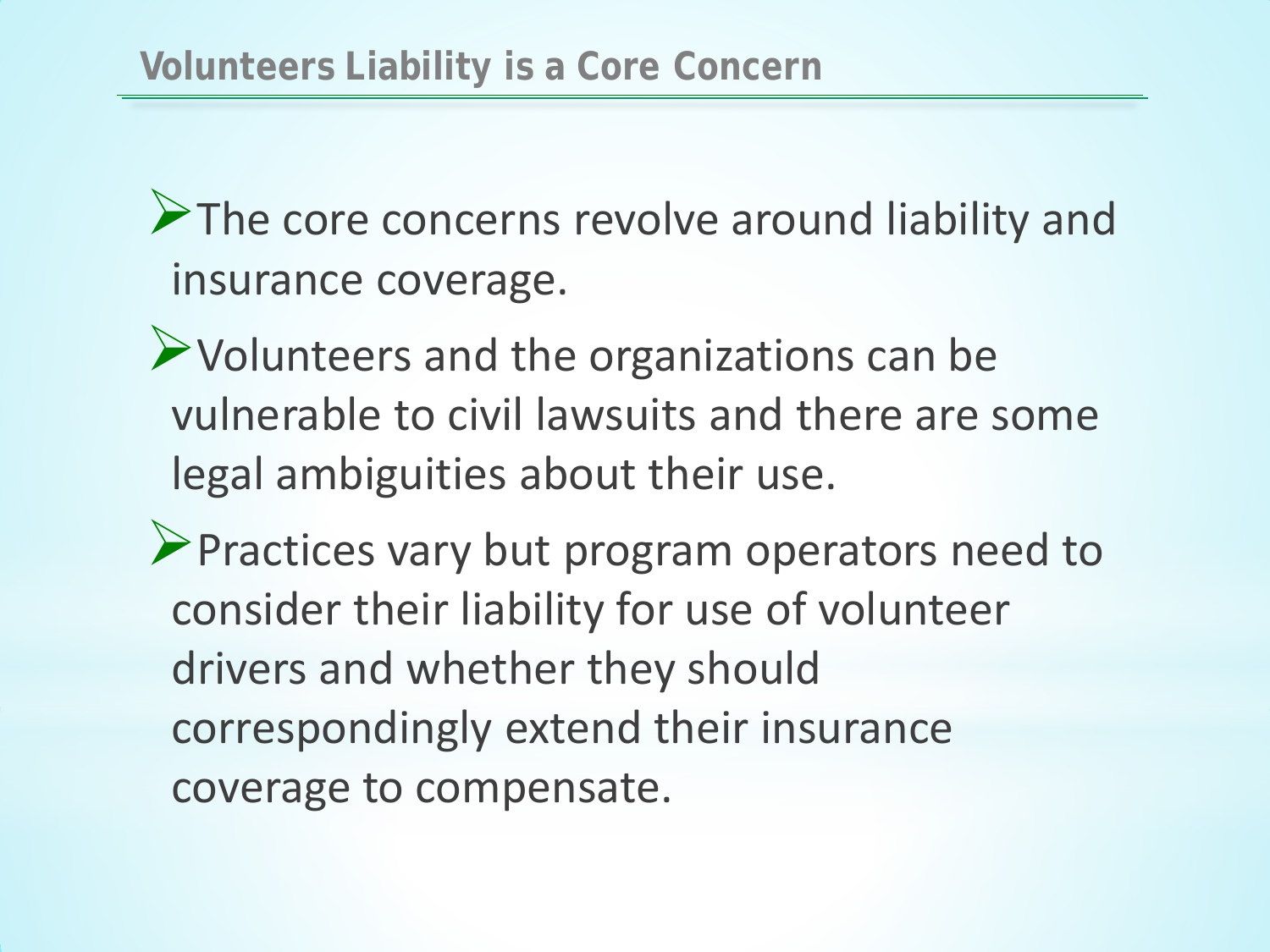#### **Insurance and Risk Management**



### *SCC Recommendations for Volunteer Driver Programs*

- *Limits of Coverage Recommended*
- *Checklist Designed for Policy Development*
- *Forms suggested for recordkeeping Resource Materials [www.nh.gov./dot/programs](http://www.nh.gov./dot/programs/scc/) [/scc/](http://www.nh.gov./dot/programs/scc/)*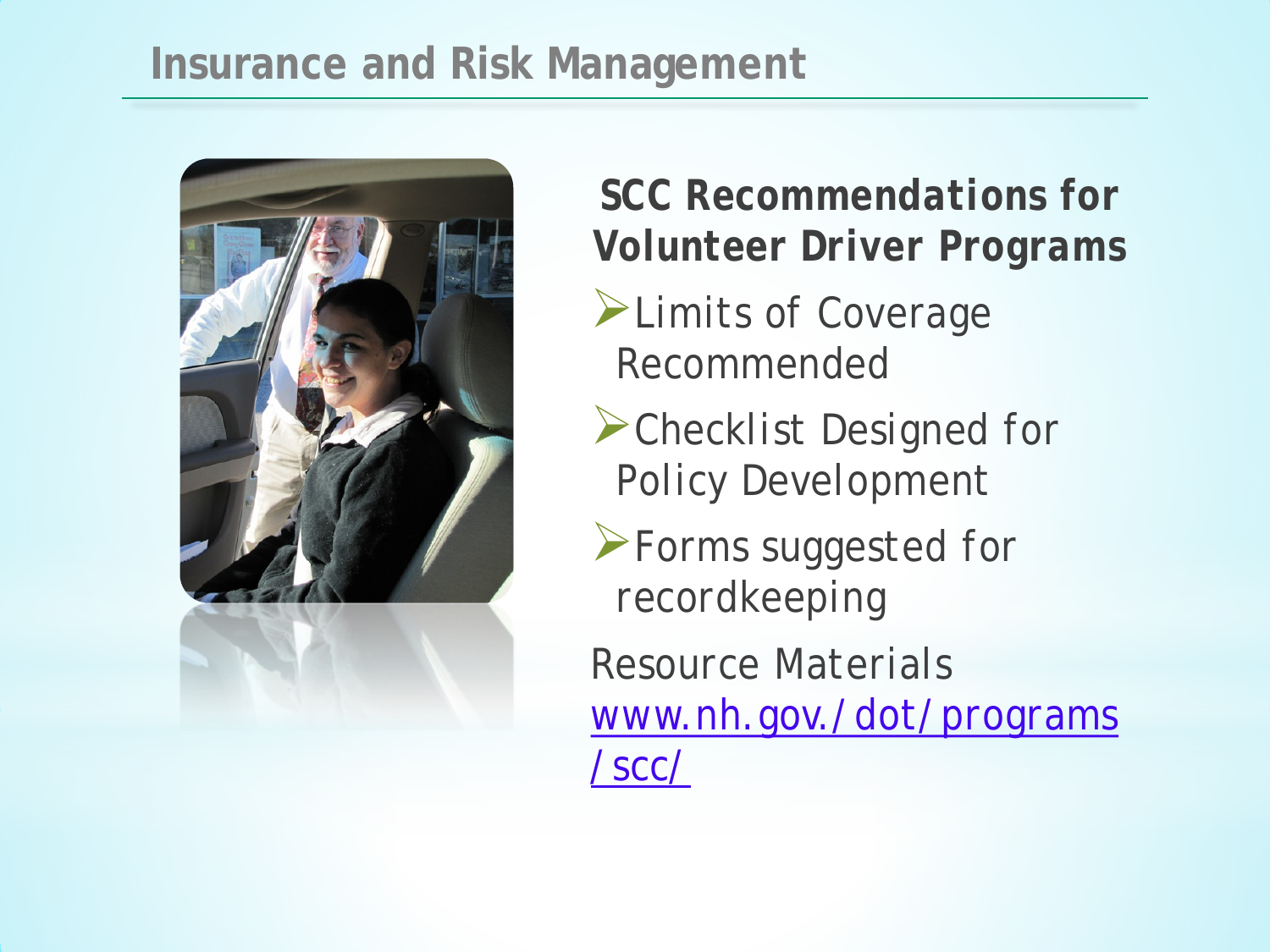#### National Resources

#### **National Center for Mobility Management**  [http://nationalcenterformobilitymana](http://nationalcenterformobilitymanagement.org/) [gement.org/](http://nationalcenterformobilitymanagement.org/)

National Resource Center for Human Service Transportation Coordination, 2008. Discussion of insurance issues that arise in the context of transportation coordination.

Volunteer Driver Liability and Immunity, NCSL, 2006. Summary of state laws related to insurance and liability for volunteer drivers.

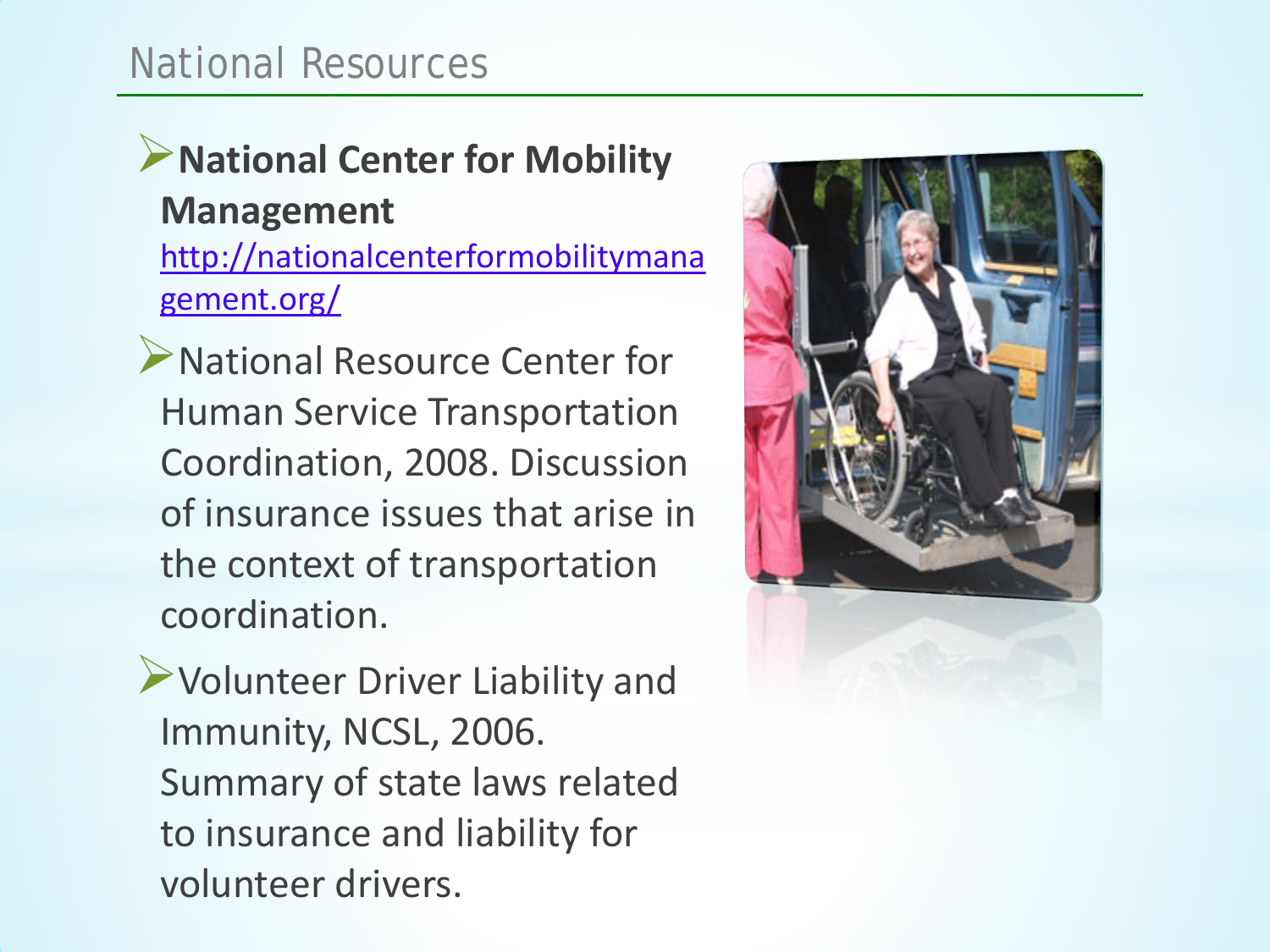#### **For More Detailed Information On Insurance**

- $\triangleright$  National Association of Insurance Commissioners. The U.S. standardsetting and regulatory support organization created and governed by the chief insurance regulators from the 50 states, the District of Columbia and five U.S. territories. Provides links to state insurance commissioners and other resources.<http://www.naic.org/>
- $\triangleright$  Public Risk Management Association. Provides resources for educational programming, risk resources, and networking opportunities for public sector risk managers.<http://www.primacentral.org/>
- $\triangleright$  Association of Governmental Risk Pools, a trade association for public entity risk management profession.<http://www.agrip.org/>

**See more at**: [http://nationalcenterformobilitymanagement.org/by-topic](http://nationalcenterformobilitymanagement.org/by-topic-liability/)[liability/#sthash.Nyx3glnA.dpuf](http://nationalcenterformobilitymanagement.org/by-topic-liability/)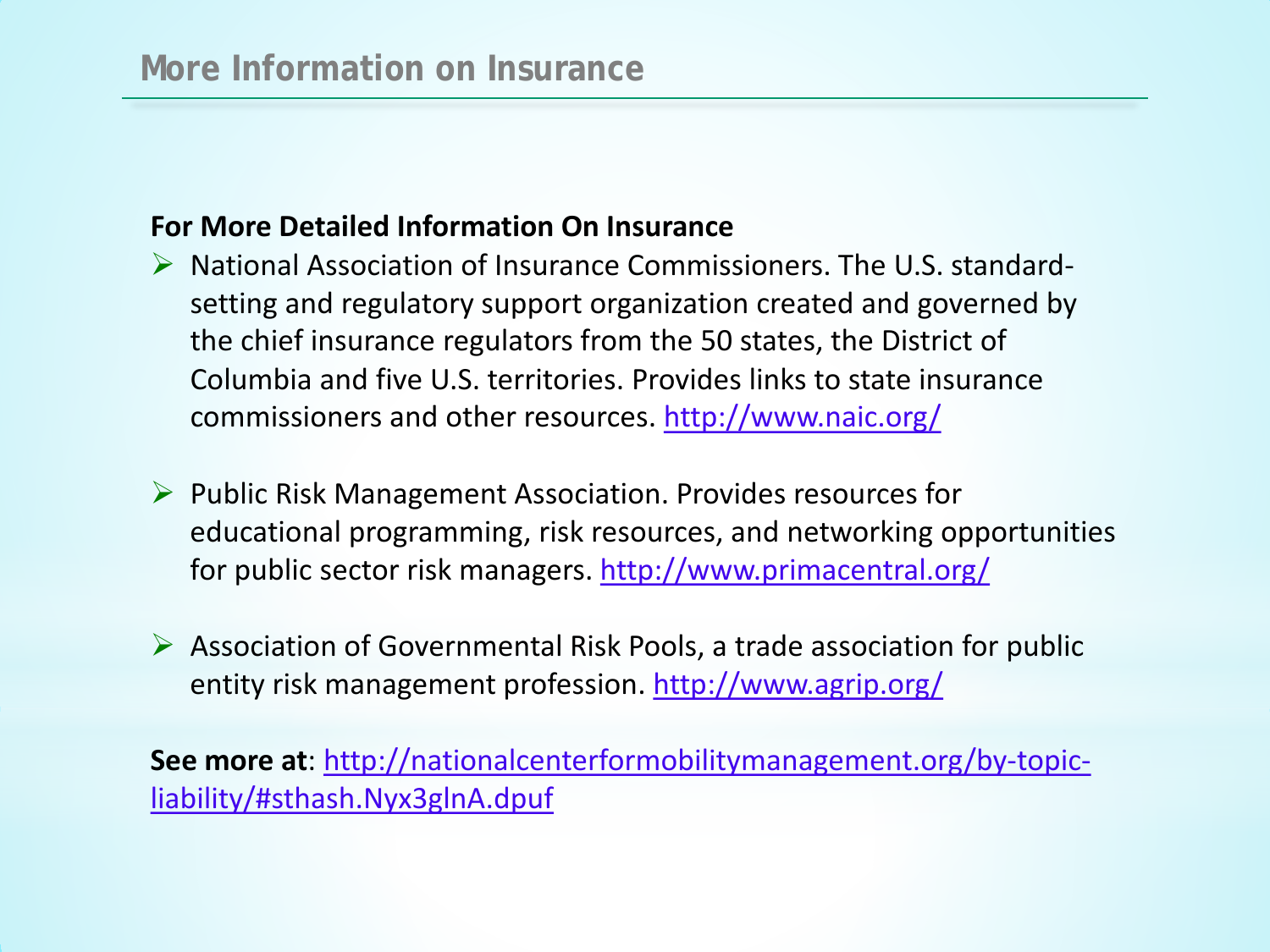#### **Volunteer Programs are Key in Serving Rural Areas**



*Serving the people of our most rural regions is a challenge, but basic mobility is as important to our economic success as reducing congestion in urban areas*.